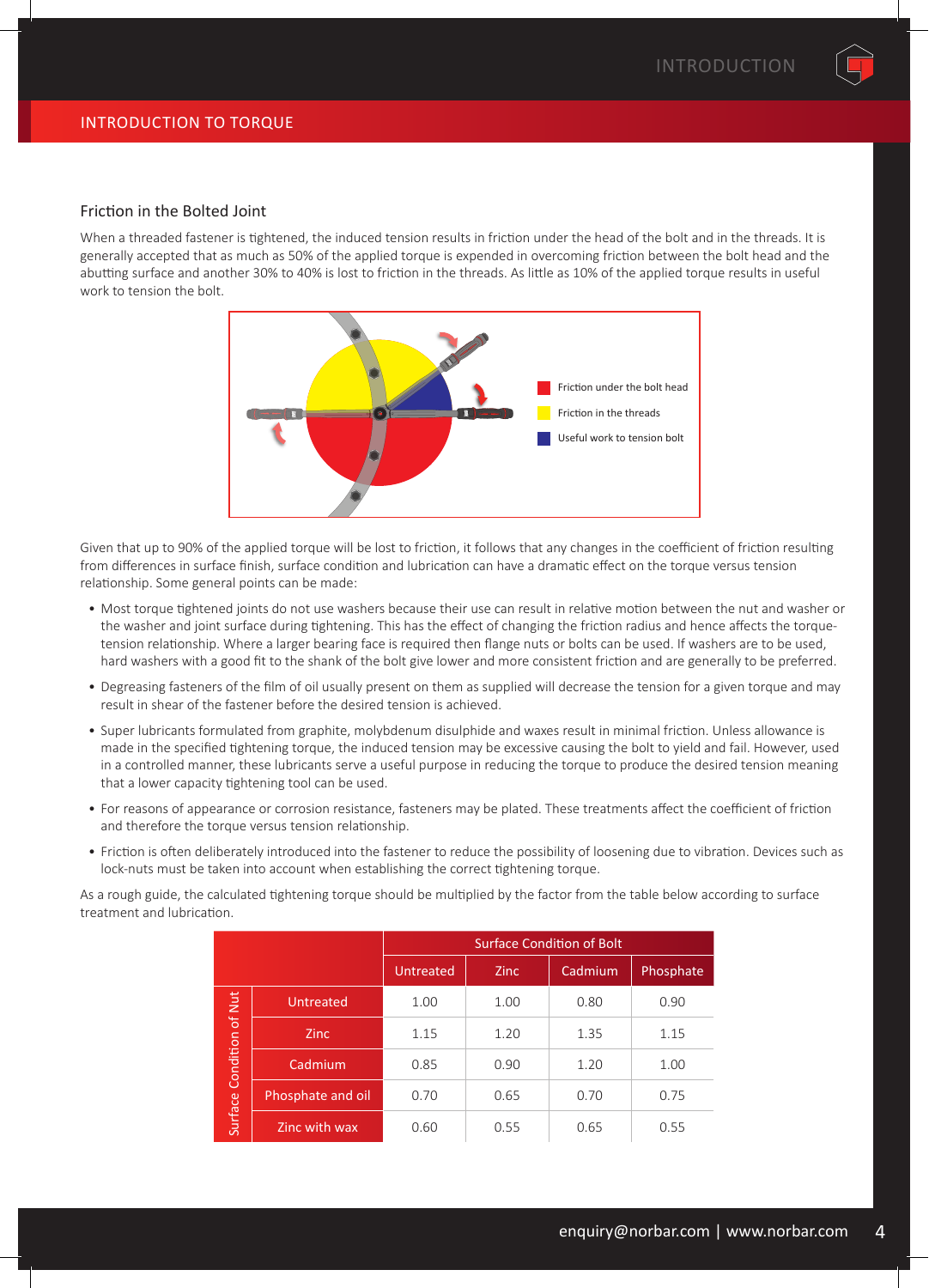#### Recommended Maximum Torque Values

The information supplied here is intended to be an acceptable guide for normal conditions. For critical applications, further information and research will be necessary. The following basic assumptions have been made:

- a. Bolts are new, standard finish, uncoated and not lubricated (other than the normal protective oil film)
- b. The load will be 90% of the bolt yield strength
- c. The coefficient of friction is 0.14
- d. The final tightening sequence is achieved smoothly and slowly

If lubrication is to be applied to the nut/bolt, multiply the recommended torque by the appropriate factor shown in the table on page 4. Alternatively, use the Torque/Tension Calculator on the Norbar website (shown on page 5) which enables fastener and friction conditions to be modified with ease.

|                | <b>BOLT GRADE</b> |               |       |        |        |        |        |        |        |                |
|----------------|-------------------|---------------|-------|--------|--------|--------|--------|--------|--------|----------------|
|                | 3.6               | 4.6           | 5.6   | 5.8    | 6.8    | 8.8    | 9.8    | 10.9   | 12.9   |                |
| M              |                   | Torque in N·m |       |        |        |        |        | mm     |        |                |
| M 1.6          | 0.05              | 0.07          | 0.09  | 0.11   | 0.14   | 0.18   | 0.21   | 0.26   | 0.31   | 3.2            |
| M <sub>2</sub> | 0.11              | 0.14          | 0.18  | 0.24   | 0.28   | 0.38   | 0.42   | 0.53   | 0.63   | $\overline{4}$ |
| M 2.5          | 0.22              | 0.29          | 0.36  | 0.48   | 0.58   | 0.78   | 0.87   | 1.09   | 1.31   | 5              |
| M <sub>3</sub> | 0.38              | 0.51          | 0.63  | 0.84   | 1.01   | 1.35   | 1.52   | 1.9    | 2.27   | 5.5            |
| M 4            | 0.71              | 0.95          | 1.19  | 1.59   | 1.91   | 2.54   | 2.86   | 3.57   | 4.29   | $\overline{7}$ |
| M 5            | 1.71              | 2.28          | 2.85  | 3.8    | 4.56   | 6.09   | 6.85   | 8.56   | 10.3   | 8              |
| M 6            | 2.94              | 3.92          | 4.91  | 6.54   | 7.85   | 10.5   | 11.8   | 14.7   | 17.7   | 10             |
| M 8            | 7.11              | 9.48          | 11.9  | 15.8   | 19     | 25.3   | 28.4   | 35.5   | 42.7   | 13             |
| M 10           | 14.3              | 19.1          | 23.8  | 31.8   | 38.1   | 50.8   | 57.2   | 71.5   | 85.8   | 17             |
| M 12           | 24.4              | 32.6          | 40.7  | 54.3   | 65.1   | 86.9   | 97.9   | 122    | 147    | 19             |
| M 14           | 39                | 52            | 65    | 86.6   | 104    | 139    | 156    | 195    | 234    | 22             |
| M 16           | 59.9              | 79.9          | 99.8  | 133    | 160    | 213    | 240    | 299    | 359    | 24             |
| M 18           | 82.5              | 110           | 138   | 183    | 220    | 293    | 330    | 413    | 495    | 27             |
| M 20           | 117               | 156           | 195   | 260    | 312    | 416    | 468    | 585    | 702    | 30             |
| M 22           | 158               | 211           | 264   | 352    | 422    | 563    | 634    | 792    | 950    | 32             |
| M 24           | 202               | 270           | 337   | 449    | 539    | 719    | 809    | 1,011  | 1,213  | 36             |
| M 27           | 298               | 398           | 497   | 663    | 795    | 1,060  | 1,193  | 1,491  | 1,789  | 41             |
| M 30           | 405               | 540           | 675   | 900    | 1,080  | 1,440  | 1,620  | 2,025  | 2,430  | 46             |
| M 33           | 550               | 734           | 917   | 1,223  | 1,467  | 1,956  | 2,201  | 2,751  | 3,301  | 50             |
| M 36           | 708               | 944           | 1,180 | 1,573  | 1,888  | 2,517  | 2,832  | 3,540  | 4,248  | 55             |
| M 39           | 919               | 1,226         | 1,532 | 2,043  | 2,452  | 3,269  | 3,678  | 4,597  | 5,517  | 60             |
| M 42           | 1,139             | 1,518         | 1,898 | 2,530  | 3,036  | 4,049  | 4,555  | 5,693  | 6,832  | 65             |
| M 45           | 1,425             | 1,900         | 2,375 | 3,167  | 3,800  | 5,067  | 5,701  | 7,126  | 8,551  | 70             |
| M 48           | 1,716             | 2,288         | 2,860 | 3,813  | 4,576  | 6,101  | 6,864  | 8,580  | 10,296 | 75             |
| M 52           | 2,210             | 2,947         | 3,684 | 4,912  | 5,895  | 7,859  | 8,842  | 11,052 | 13,263 | 80             |
| M 56           | 2,737             | 3,650         | 4,562 | 6,083  | 7,300  | 9,733  | 10,950 | 13,687 | 16,425 | 85             |
| M 60           | 3,404             | 4,538         | 5,673 | 7,564  | 9,076  | 12,102 | 13,614 | 17,018 | 20,422 | 90             |
| M 64           | 4,100             | 5,466         | 6,833 | 9,110  | 10,932 | 14,576 | 16,398 | 20,498 | 24,597 | 95             |
| M 68           | 4,963             | 6,617         | 8,271 | 11,029 | 13,234 | 17,646 | 19,851 | 24,814 | 29,777 | 100            |